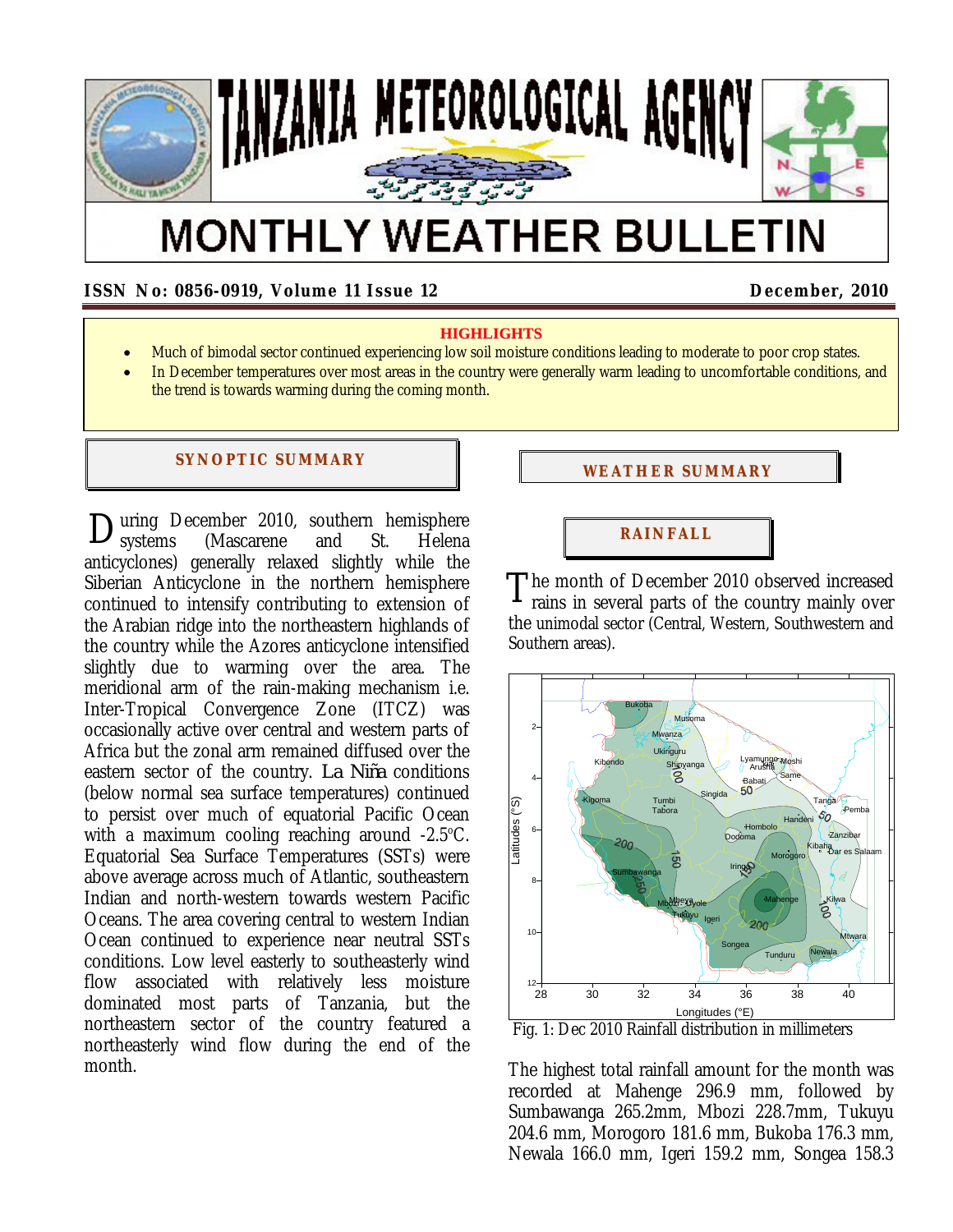#### Volume 11 Issue 12 **December 2010**

mm, Kigoma 158.0 mm, Tabora 154.9 mm, Hombolo 136.1 mm, Ukiriguru 133.2 mm, Uyole 126.2 mm, Handeni 122.7 mm, Iringa 115.4 mm, Kibondo 107.8 mm, Tunduru 106.7 mm and Zanzibar 102.4 mm. The rest of the stations recorded rainfall amounts below 100 mm, with northeastern highlands receiving below 50 mm of rainfall for the period as depicted in Figure 1 above.

## **MEAN AIR TEMPERATURE**

I emperatures were generally high over much of the country except for a few highland areas where country except for a few highland areas where temperatures were slightly low as indicated in Fig. 2A.





The coastal region and its hinterlands, parts of northeastern highlands, central and Shinyanga regions, recorded monthly mean maximum temperatures exceeding 30 ºC as indicated in Figure 2A. Mean maximum air temperature values ranged between 23ºC and 32 ºC. Morogoro recorded the highest mean maximum temperature of 33.7 ºC and absolute maximum temperature of 34.3°C during the first dekad of the month. Igeri over southwestern highlands recorded the lowest day time values in the second dekad with a maximum temperature of 22.9°C.

Mean minimum air temperatures recorded ranged from 12ºC to 24.0ºC as shown in Fig 2B. The lowest value of mean minimum temperature recorded was 11.3°C at Igeri with absolute minimum temperature 10.7 ºC recorded during first dekad of the month.

# **MEAN SUNSHINE HOURS**

unshine duration records across the country during Sunshine duration records across the country during<br>December show that the mean bright sunshine hours ranged from 4 hrs/day over western Lake Victoria basin, northeastern highlands, and southern areas to about 10 hrs/day over eastern sector of the country including coastal areas as shown in Figure 3.



**MEAN WI ND SPEED**

rean wind speeds across the country ranged from  $\rm M$ <sup>ean wind speeds across the country ranged from<br> $\rm M$ 4 to 12 km/hr during the month as shown in</sup>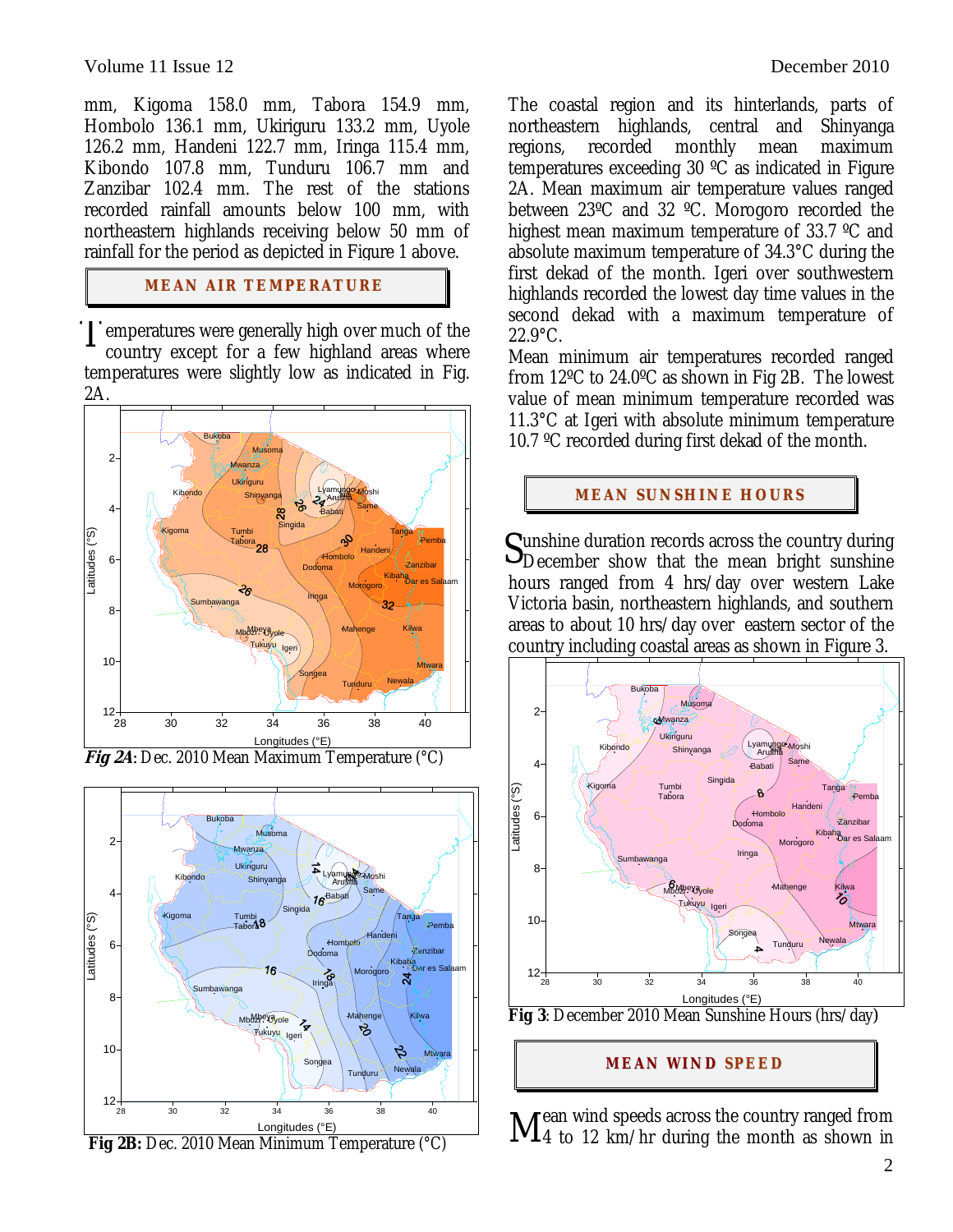Fig 4. Same district in the northeastern highlands experienced wind speed exceeding 12 km/hr. Low wind speed of below 4 km/hr was recorded over parts of northern coast.

Windy and dry conditions significantly increased loss of water through evapotranspiration.



**Fig 4:** December 2010 Mean wind speed (km/hr)

# **AGROMETEOROLOGICAL SUMMARY**

eplenishment of soil moisture that spread over Replenishment of soil moisture that spread over<br>
much of unimodal areas of the country during the month convinced most farmers to engage in farming activities, thus field work including land preparation and planting were carried out concurrently to save on time as practiced in several parts of the country such as Tabora (Nzega district), Shinyanga, Morogoro (Ifakara, Ilonga), Mbeya (Uyole) and Ruvuma (Tunduru and Songea districts) regions.

On the other hand much of bimodal sector continued experiencing low soil moisture conditions leading to moderate to poor crop states. Crops over Lake Victoria basin (Biharamulo, Sengerema, Kibondo, Tarime and Kibondo districts) were reported at various growth and development stages ranging from emergence to tasseling as for maize while beans was between budding to near ripeness stages and both in moderate to poor state. Over northern coast (Pangani and Handeni districts), maize were at between emergence to vegetative stages in poor to moderate state. Northeastern highlands particularly Same district reported maize at vegetative stage in poor state while at Lyamungo and Moshi districts beans were at emergence to flowering stage in good state except Rombo that reported maize and beans in moderate state.

Wet conditions over some areas during the month increased availability of water and pastures for livestock and wildlife.

# **HYDROMETEOROLOGICAL SUMMARY**

ater levels in lakes, dams and river flows have  $\rm W$  ater levels in lakes, dams and river flows have regained due to the moderately wet conditions, however water for human and industrial usage and hydro power generation should still be used sparingly.

# **ENVIRONMENTAL SUMMARY**

Temperatures over most areas in the country were<br>generally high associated with high humidity generally high associated with high humidity leading to uncomfortable conditions. The trend is towards warming during the coming month.

# **EXPECTED SYNOPTIC SITUATION DURI NG JANUARY 2 011**

uring the month of January 2011, the Siberian high with the Arabian ridge are expected to intensify more while Azores high is expected to intensify slightly. The St. Helena and Mascarene highs are expected to relax slightly and hence provide room for the rain belt (ITCZ) to migrate southwards towards the equatorial areas. However, the ITCZ is expected to be diffused over the eastern half of the country particularly over northern coast. Intensification of the Siberian High and the associated Arabian ridge are likely to allow northerly to northeasterly wind flow towards the country. The SSTs over the central to eastern equatorial Pacific Ocean are expected to continue to be below normal (*La Nina* conditions) while above average SSTs conditions over the tropical western Pacific Ocean and eastern Indian Ocean (areas around Indonesia) *D*